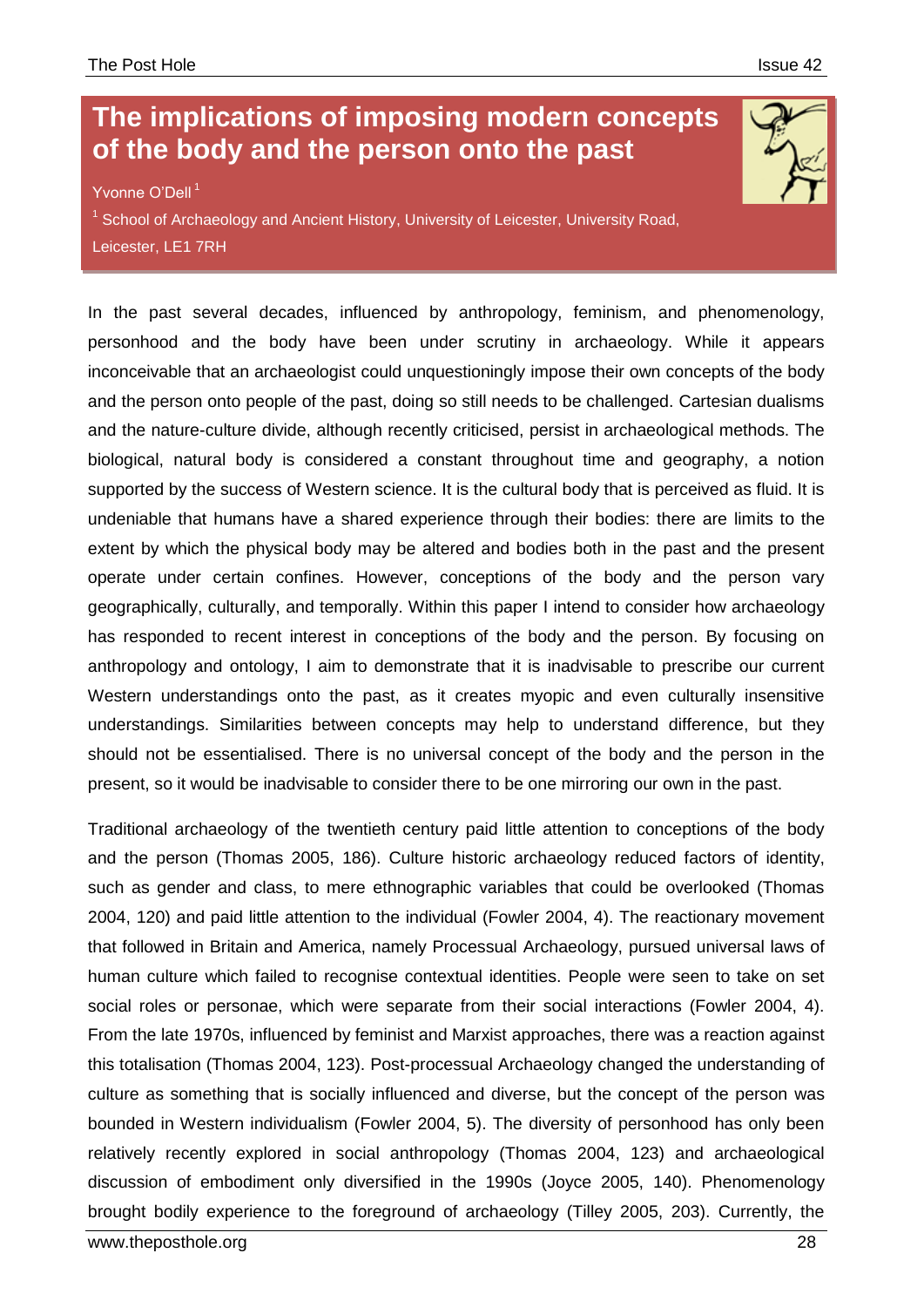body presents a battleground for archaeological theories, with the relationship between experience, the individual, the body, and personhood dominating much of the debate (Fowler 2000, 109).

While it is good that concepts of identity are now being considered, using archaeology to decipher concepts of the body and the person in the past has limitations. It rests upon the assumption that there is a direct relationship between material remains and social identity (Casella and Fowler 2004, 1). According to Casella and Fowler, archaeologists should be cautious about imposing a single identity upon discovered remains as identities are temporal and relational (2004, 8). As feminism highlighted in the 1970s, an inadequate study of the past can naturalise present social conditions (Geller 2009, 67). From the 1950s to 1980s, many articles advocated a sexual division of labour during the Palaeolithic that implied a singular view of either sex; enterprising males and passive females (Stoczkowski 2002, 113-114). Although the theories could not be proved in the archaeological data, they served to naturalise contemporary Western gender inequalities. To prevent a similar imposition of modern conditions on the past, archaeologists should be open-minded in their approach to ideas surrounding the body and the person.

Our own history of understanding the body demonstrates historical specificity. During the medieval period, the Western body was understood as a microcosm, but by the 18<sup>th</sup> century the influence of the scientific revolution and industrialisation led to its comparison to a machine, a functional vessel for the soul (Harris and Robb 2013a, 4). Yet Western science reveals a shared truth. Medicines are seen to work effectively on people who do not understand or believe in them. Bodies all function under certain confines, like the need to eat, sleep, and the irreversible nature of death. Working from this evidence, people often assume that though there are different ways of understanding the body, the actual body remains the same (Harris and Rob 2013b, 15-16). This is the basis of the nature-culture dichotomy, a remnant of the Cartesian dualisms that hinder much of archaeological understanding. Western Cartesian dualisms evolved from the work of Descarte, a seventeenth century French philosopher, who elevated mind over the body. His historically situated ideas maintain a false dichotomy between mind and matter, which, according to Meskell, has serious implications for our interpretations of persons in the archaeological past (2000, 14-15).

The Cartesian nature-culture divide is reflected in archaeological methodology (Harris and Robb 2013b, 16). The body is often studied in two contrasting ways; the science-based osteological approaches that focus on skeletal remains, often seen as fixed, universal, and transhistorical; and the recently developed constructivist approach, which regards the body as fluid and culturally specific. A focus on the creation of identity and experiences removes study from physical reality (Sofaer 2006, 25). In contrast, if the physical body is considered the true body, then Western science is promoted as the only culture to know body truth (Harris and Robb 2013b, 16). In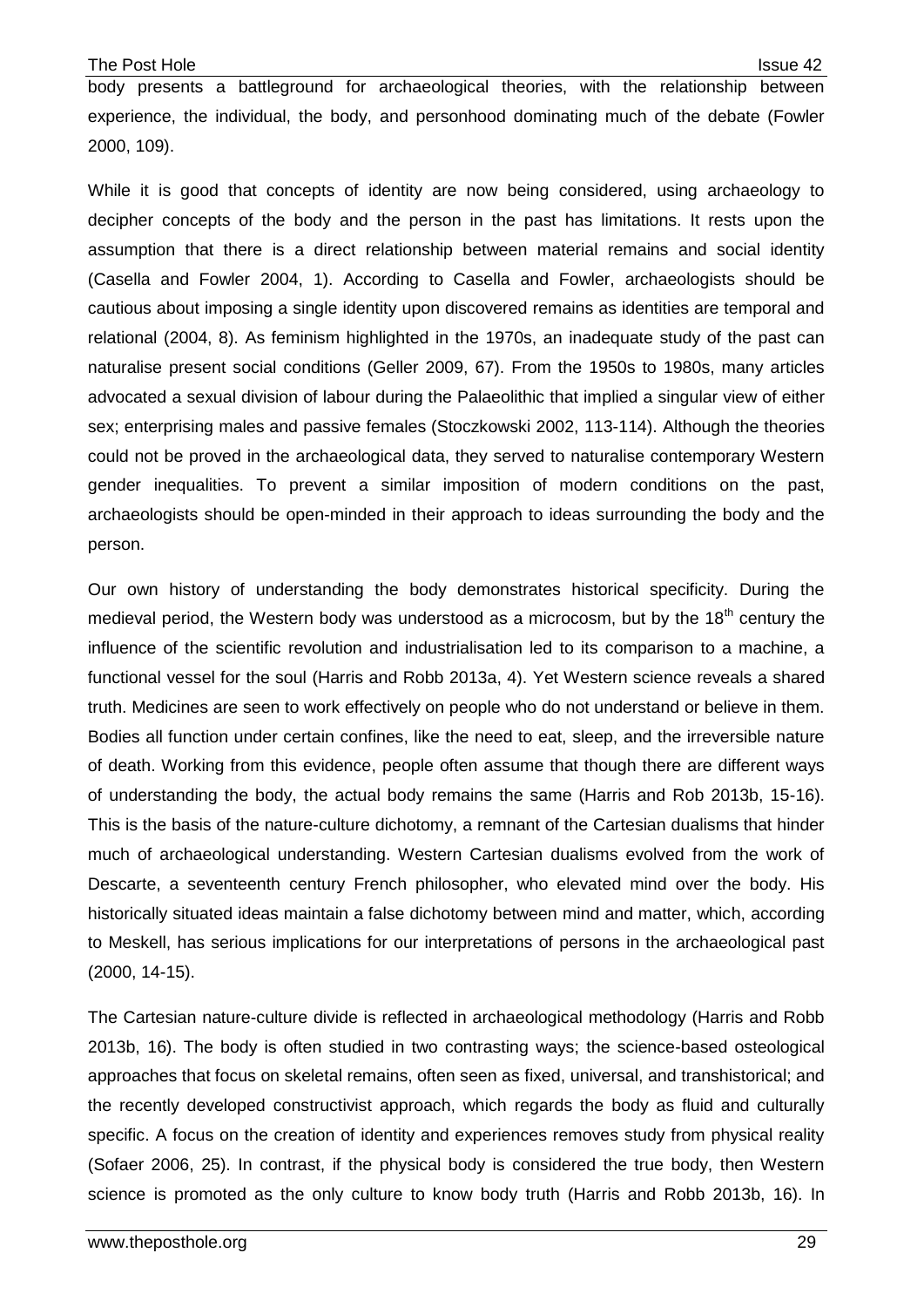archaeology, the biological body has become synonymous with nature (Sofaer 2006, 51). Western modes of thought hold that there is multiculturalism and mononaturalism (Harris and Robb 2013b, 13). In other words, Western science views many ways of understanding the world but only one reality, often the reality constructed through empirical science. Such concepts leave little room for cultures who understand the body differently to Western science.

Despite the breach between the two modes of studying the body, Sofaer reveals how osteoarchaeology and interpretative archaeology should function symbiotically (2006, 59). Interpretative archaeologists rely on patterns which are hooked onto fixed points, such as age and sex. Therefore, the cultural body is not entirely fluid. The biological body does not conform to ideas of permanence. It is transformable depending on life experiences. Bone modifies depending on various stresses, either through exercise or repeated activities; and changes in the endocrine system can lead to morphological changes in the skeleton (Sofaer 2006, 57). Both cultural and physical bodies change over time, and one cannot separate the physical body from how people understand and live in it (Harris and Robb 2013b, 22). In this respect, the body and the concepts surrounding it cannot be considered transhistorical. The nature-culture divide, complimented by oppositions of stability and fluidity, is overturned. Bodies may have a shared history in their form and constraints, but it is impossible to separate this from their cultural and historical contexts.

Understanding the person is, according to Smith, something that the social sciences are inadequate at doing (2010, 1). Chris Fowler defines the person as "any entity, human or otherwise, which may be conceptualised and treated as a person" (2004, 7). Colloquially, there is little difference between a person and a human being, yet many philosophers would argue that being a person is more than just being a *Homo Sapien*; personhood is not simply biological (Kadlac 2010, 421-422). Human beings are said to be topped up with an unknown additional factor that cannot be found through empirical observation but through the "knowledge we have of ourselves" (Ingold 2000, 89). Western narratives tell of the body's civilisation, its rise from its state of nature. These ideas rest on the notion of a fixed natural body that exists prior to culture, and the notion of a person separate from it (Harris and Robb 2013a, 2). Again we return to the nature-culture divide that dominates study of the body. It is problematic because there is no preculture body, just as there is not pre-nature culture. The two cannot exist in isolation. Modern Western science's attitude to the person is therefore paradoxical.

For a long time in archaeology, the person was perceived as a bounded individual, a concept which is still often projected across time (Fowler 2000, 115). In agency theory in particular, individuals were considered an important part of studying political economies and social change (Gillespie 2001, 73). Gillespie acknowledges archaeology's focus on individual actions, often with society and structure featuring as mere backdrops, as reflective of the Western fascination with the individual (2001, 74-75). Personal bedrooms, ownership of consumer goods and birth and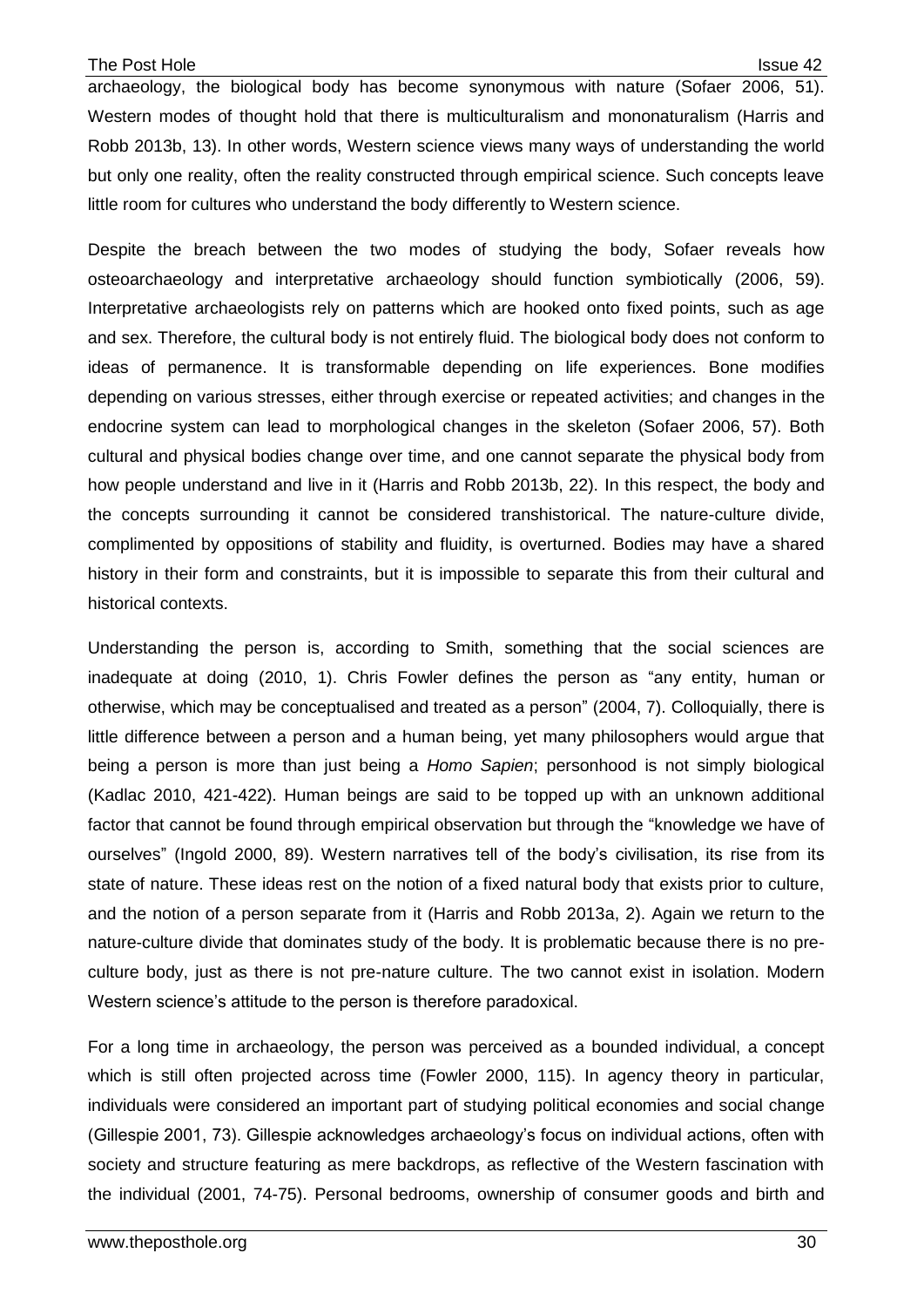death certificates exemplify how the concept of a bounded individual is constructed within and reinforced by society. But the assumption that the person and body are universally understood as bounded individuals is incorrect, as many ethnographic and anthropological studies have revealed (Fowler 2000, 113-114). Today, social science theories of personhood are centred on dichotomies of holism and the individual (Gillespie 2001, 73). However, Brittain and Harris believe this sliding scale between oppositions to be unhelpful (2010, 585); all societies have aspects of dividual and individual personhood. As Thomas rightly identifies, one cannot be human at all without others (2004, 147). Many aspects of Western identity are relational and dependent on other people. Age, class, and kinship structures are dependent on relationships to make them aspects of identity. One cannot be a parent without a child, a sister or brother without a sibling. The boundaries of individualism can also be seen to be blurred in shared bedrooms between partners, or double grave plots.

In Strathern's study of Highland New Guinea society, *The Gender of the Gift,* Melanesian personhood is proven to be different to that of the Western individual (Fowler 2004, 25). Persons are alterable through relationships which are condensed through networks of gift exchange (Strathern 1988, 221). A person is multiply-authored, and contains components from the whole community (Fowler 2004, 26). This is a type of dividual personhood. Yet there is not merely an opposition between dividual and individual personhood, but many different manifestations of these forms. In the late twentieth century, Busby studied the Marianad fishing community of southern India, arguing that dividuals were more permeable than partible (Fowler 2004, 31). Flows of substance, such as food or money, could generate relations and alter the composition of a person. However, unlike in Melanesia, where one part of a person could be replaced with another; permeable personhood never sees a removal of parts, just an alteration in size and ratio (Fowler 2004, 32). In our current time, there is great variation in modes of personhood that extend beyond the opposition of dividual and individual. Western concepts of the person are insufficient in representing these forms in the present, so how could they represent all forms in the past?

Strathern's study of Melanesian gift exchange and dividuality became incredibly influential in archaeology and the connections made between prehistoric people, objects, and places. In *Fragmentation in Archaeology,* Chapman drew from detailed evidence from the Balkans, identifying the breakages of pots and figurines in Neolithic Europe as a deliberate strategy that symbolised tokens of relationships. He formed an analogy with Melanesia to better understand dividual modes of personhood, identifying the breakages in Neolithic Europe as forming similar concepts of enchained dividuals (Chapman 2000). Most criticism for Chapman's work is centred on the query of deliberate breakages in assemblages. However, Brittain and Harris question the link between fragmentation and enchainment, which is often taken for granted by archaeologists. They reveal that in anthropology the fragmentation of objects is not immediately associated with enchainment. Kula objects, for example, that objects grow in size as they acquire biographies,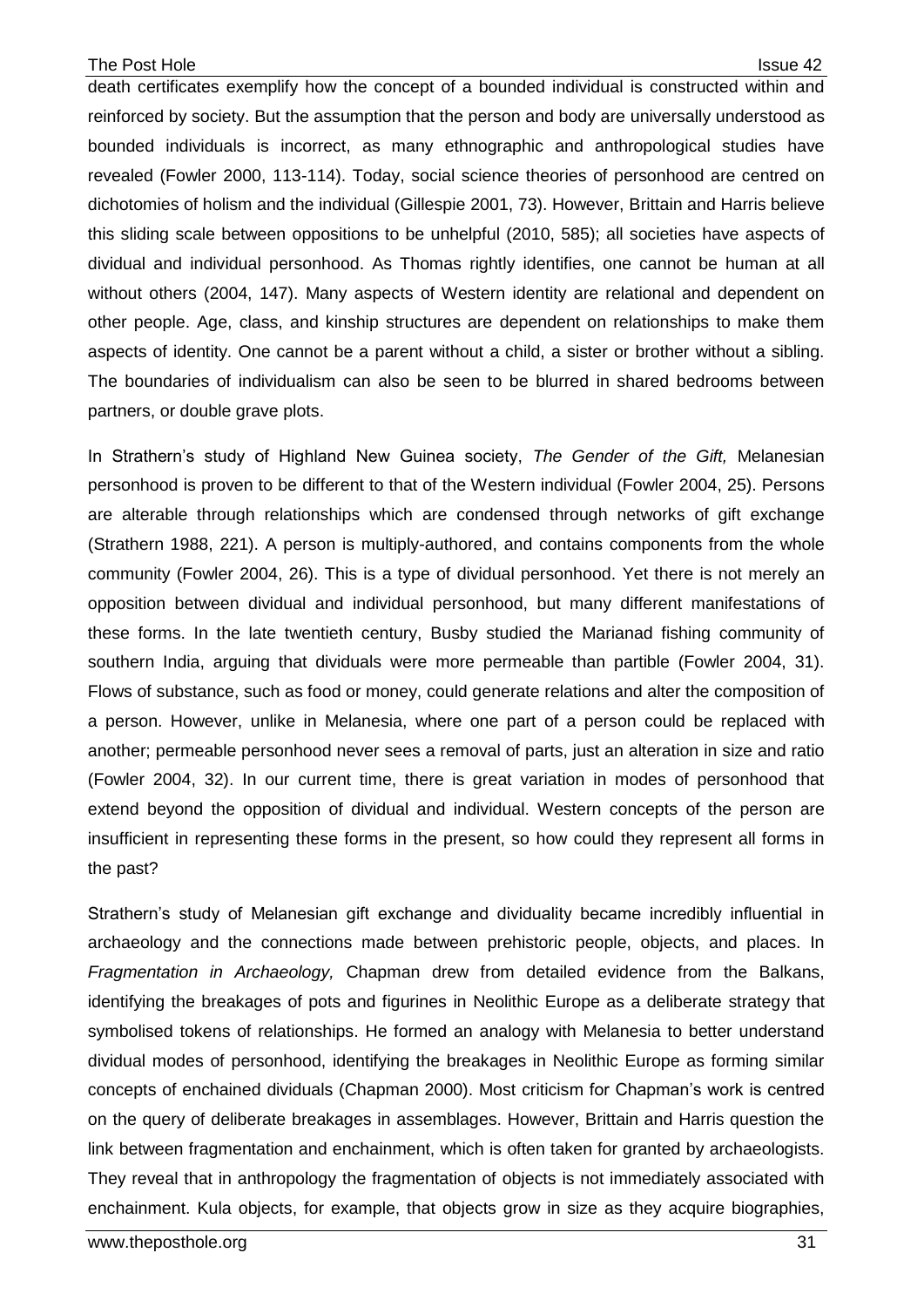rather than fragmenting (Harris and Robb 2010, 585). While this reveals the problems in assuming similarities between past and present concepts, anthropological works have evidently opened new avenues of interpretation.

In the West, non-humans are steadfastly understood as being different to people, despite the fact that being a person is considered to be something more than being a human (Ingold 2000, 90). The Cartesian dualism of mind opposed to nature places animals in the nature category. Although animals can be seen as possessing characteristics of a person, considering the naming and treatment of pets, it is clear that they are something different. Humanity is seen to have rubbed off on them, and they are locked in a state of perpetual childhood (Ingold 2000, 91). However, not all societies share the concept of a nature culture divide, and being a person is not limited to *Homo Sapiens.* There are many ethnographic accounts of animistic practices which challenge Western essentialist approaches to concepts of the body and the person (Harris and Robb 2012, 668). In the Ojibwa community, a Native American First Nations group, there is no physical barrier between mind and nature (Ingold 2000, 103). People come in a variety of forms, including animals and meteorological events. The animals that are persons are not mimicking humanity, but people in their own right (Ingold 2000, 91-92). Western concepts of the person does not allow for this form of personhood. For many years, the Ojibwa concept of the person would have been understood as a belief or an untruth (Harris and Robb 2012, 668). However, a respect for alterity demands that the other is allowed to be itself (Thomas 2004, 147) and from the 1990s, a move was made that translated other accounts of the true body as due to ontological difference (Harris and Robb 2012, 668). Western concepts of the body and the person are part of a different ontology. Enforcing our beliefs onto the Ojibwa community undermines their concepts of the person.

Harris and Robb express how accepting ontological differences creates the danger of dichotomising the gap between Western and non-Western modes of thought (2012, 668), and one may question how either category could communicate with each other. By prioritising perspective, the material world is side-lined (Harris and Robb 2012, 676). Everyone, bodies and persons, exist in a shared world (Alberti *et al.* 2011, 907). The body and the person are multimodal in every society, and multiple perspectives should be acknowledged and engaged with (Harris and Robb 2012, 669, 676). Nonetheless, to a certain extent similarities between understanding the body should be considered to facilitate comprehension between different groups, in both the present and the past. Despite the limitations of Chapman's work, the development of new approaches to the European Neolithic was prompted by anthropological studies of contemporary personhood in Melanesia. The Jesuit missionaries of the  $17<sup>th</sup>$  century and Ojibwa tribe, while possessing different ontologies of personhood, had a shared knowledge of the body as a centre for display. As the Ojibwa donned the bear suit, the inner bearness was accessed. The Jesuit's general attire conveyed and established his social position of authority (Harris and Robb 2012, 673). Similarities should be recognised, but not assumed.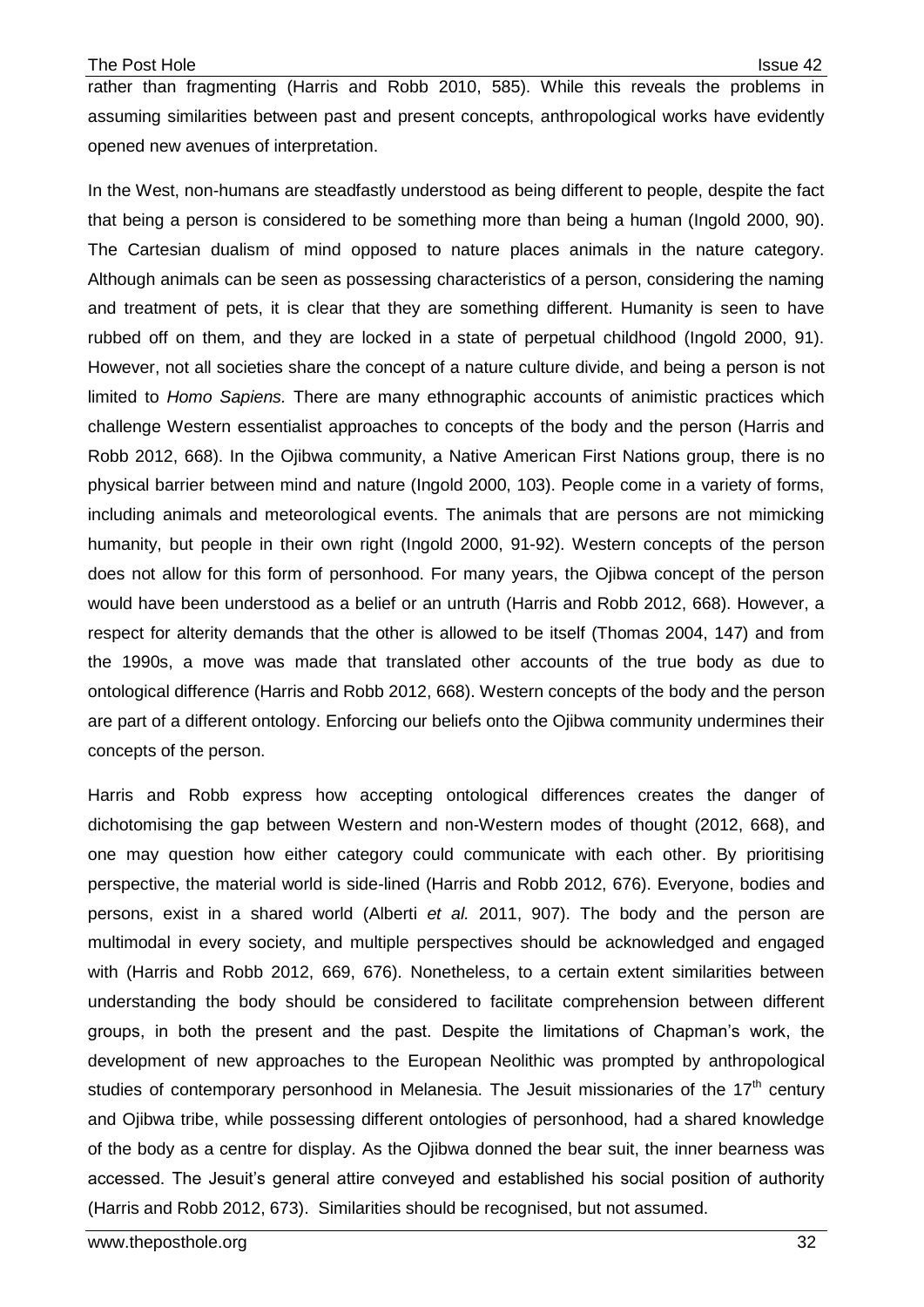To allocate contemporary Western concepts as a universal, transhistorical understanding of the body and the person is an inherently obtuse reading of the past, blinkered to difference. While there is no denying that people in the present and the past have a degree of shared experience through physical bodies and the material world, concepts of the person and the body manifest themselves in hugely different ways. The acceptance of ontologies is crucial to working towards accepting different body worlds, provided that the accentuation of difference does not hinder comprehension. Interdisciplinary approaches, such as the use of anthropological study, allow archaeologists to comprehend people in the past and in the present. Within the same society there may be different ways of knowing and understanding ourselves, as seen in the contradictions of Western notions of individualism. That being said, this essay has shown how acknowledging similarities may provide new avenues of understanding. To a certain extent therefore, it is necessary to acknowledge parallels within notions of the body and the person. Nevertheless, essentialist views should be avoided. They undermine different cultures and naturalise current social conditions. We cannot possibly assume that our ideas about the body and the person are the same as those of people in the past. However, we can use our concepts, and the concepts of our contemporaries, to provide a better way of comprehending past ideas about the body and the person.

## **Bibliography**

Brittain, M. and Harris, O. (2010). Enchaining arguments and fragmenting assumptions: reconsidering the fragmentation debate in archaeology. *World Archaeology.* 42 (4), 581-594.

Casella, E. and Fowler, C. (2004). 'Beyond Identification: An Introduction' In Casella, E. and Fowler, C. (Eds). *The Archaeology of Plural and Changing Identities: Beyond Identification.* New York: Springer.1-10

Chapman, J. (2000). *Fragmentation in Archaeology: People, Places, and Broken Objects in the Prehistory of Southern Europe.* London: Routledge.

Fowler, C. (2000). 'The Individual, The Subject and Archaeological Interpretations: Reading Luce Irigaray and Judith Butler'. In Holtore, C. and Karlsson, H. (Eds). *Philosophy and Archaeological Practice.* Gothenburg: Bricoleur Press. 107-134.

Fowler, C. (2004). *The Archaeology of Personhood.* London: Routledge.

Geller, P. (2009). Identity and Difference: Complicating Gender in Archaeology. *Annual Review of Archaeology.* 38, 65-81.

Gillespie, S. (2001). Personhood, Agency, and Mortuary Ritual: A Case Study from the Ancient Maya. *Journal of Anthropological Archaeology.* 20, 73-112.